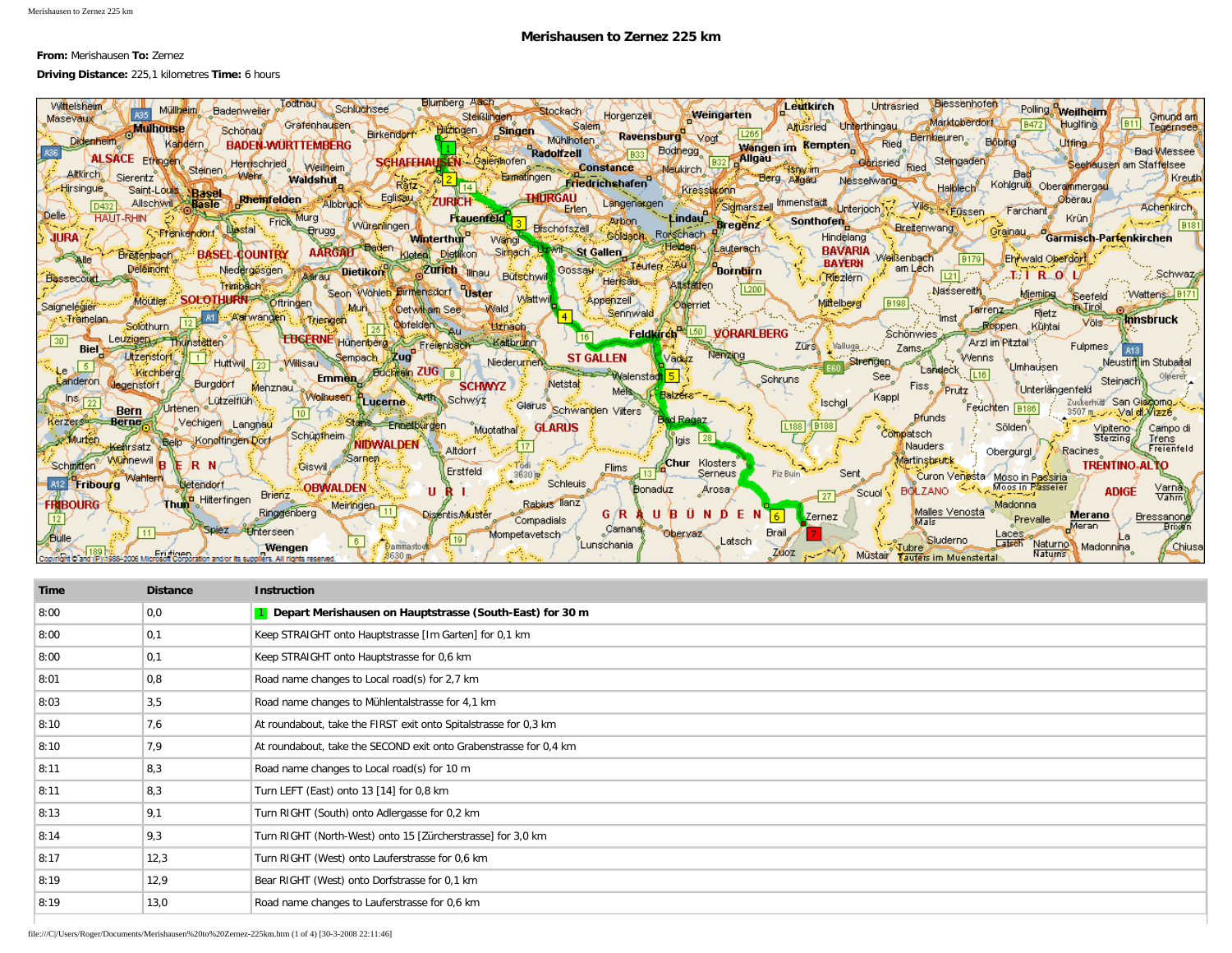| 8:20  | 13,7 | Turn RIGHT (North) onto Local road(s) for 0,1 km                        |
|-------|------|-------------------------------------------------------------------------|
| 8:20  | 13,8 | Turn RIGHT (North) onto Local road(s) for 10 m                          |
| 8:21  | 13,8 | Road name changes to Rheinfallweg for 0,2 km                            |
| 8:21  | 14,0 | Turn RIGHT (North-West) onto Local road(s) for 30 m                     |
| 8:21  | 14,0 | 2 Arrive Rheinfall                                                      |
| 9:21  | 14,0 | Depart Rheinfall on Local road(s) (South-East) for 30 m                 |
| 9:21  | 14,0 | Turn LEFT (North-East) onto Rheinfallweg for 0,2 km                     |
| 9:22  | 14,2 | Road name changes to Local road(s) for 10 m                             |
| 9:23  | 14,2 | Turn RIGHT (South-West) onto Local road(s) for 0,1 km                   |
| 9:23  | 14,4 | Turn LEFT (East) onto Lauferstrasse for 0,7 km                          |
| 9:24  | 15,1 | Road name changes to Dorfstrasse for 1,1 km                             |
| 9:26  | 16,1 | Turn RIGHT (South-East) onto 15 [Landstrasse] for 3,8 km                |
| 9:30  | 20,0 | Turn LEFT (North-East) onto Dorfstrasse for 1,1 km                      |
| 9:32  | 21,1 | Turn LEFT (East) onto Local road(s) for 0,6 km                          |
| 9:33  | 21,7 | Road name changes to Rudolfingerstrasse for 0,6 km                      |
| 9:34  | 22,3 | Road name changes to Diessenhoferstrasse for 0,9 km                     |
| 9:36  | 23,1 | Bear RIGHT (East) onto Local road(s) for 1,3 km                         |
| 9:37  | 24,4 | Bear RIGHT (South) onto 14 for 10,7 km                                  |
| 9:49  | 35,1 | Turn RIGHT (South-East) onto 14 [Schaffhauserstrasse] for 5,2 km        |
| 9:56  | 40,3 | Turn RIGHT (South) onto Laubgasse for 0,9 km                            |
| 9:59  | 41,2 | Turn LEFT (East) onto 1 [Zürcherstrasse] for 0,5 km                     |
| 10:00 | 41,7 | At roundabout, take the FIRST exit onto 1 [Rathausplatz] for 30 m       |
| 10:00 | 41,8 | Road name changes to Rathausplatz for 30 m                              |
| 10:00 | 41,8 | 3 At Frauenfeld, stay on Rathausplatz (East) for 50 m                   |
| 10:00 | 41,8 | At roundabout, take the FIRST exit onto Sankt Galler Strasse for 4,1 km |
| 10:04 | 45,9 | Road name changes to Frauenfelderstrasse for 1,5 km                     |
| 10:06 | 47,5 | Road name changes to Sankt Galler Strasse for 0,8 km                    |
| 10:07 | 48,3 | Road name changes to Frauenfelderstrasse for 2,3 km                     |
| 10:10 | 50,5 | Keep STRAIGHT onto 7 [Wilerstrasse] for 8,1 km                          |
| 10:20 | 58,6 | At roundabout, take the SECOND exit onto 16 [7] for 0,4 km              |
| 10:20 | 59,0 | Keep STRAIGHT onto 7 [Sankt Galler Strasse] for 0,7 km                  |
| 10:21 | 59,7 | Turn RIGHT (South) onto Georg-Renner-strasse for 1,7 km                 |
| 10:23 | 61,4 | Road name changes to Wilerstrasse for 0.5 km                            |
| 10:23 | 61,8 | At roundabout, take the SECOND exit onto 16 [Wilerstrasse] for 1,5 km   |
| 10:25 | 63,3 | Keep STRAIGHT onto 16 for 11,3 km                                       |
| 10:36 | 74,6 | Keep RIGHT onto Ramp for 0,1 km                                         |
| 10:36 | 74,7 | Keep STRAIGHT onto 16 [Langensteigstrasse] for 2,4 km                   |
| 10:39 | 77,1 | Turn RIGHT (West) onto 16 [8] for 2,5 km                                |
| 10:42 | 79,6 | Bear RIGHT (South-West) onto 8 [Poststrasse] for 0,5 km                 |
| 10:43 | 80,1 | Turn LEFT (East) onto 8 [Bahnhofstrasse] for 10 m                       |

file:///C|/Users/Roger/Documents/Merishausen%20to%20Zernez-225km.htm (2 of 4) [30-3-2008 22:11:46]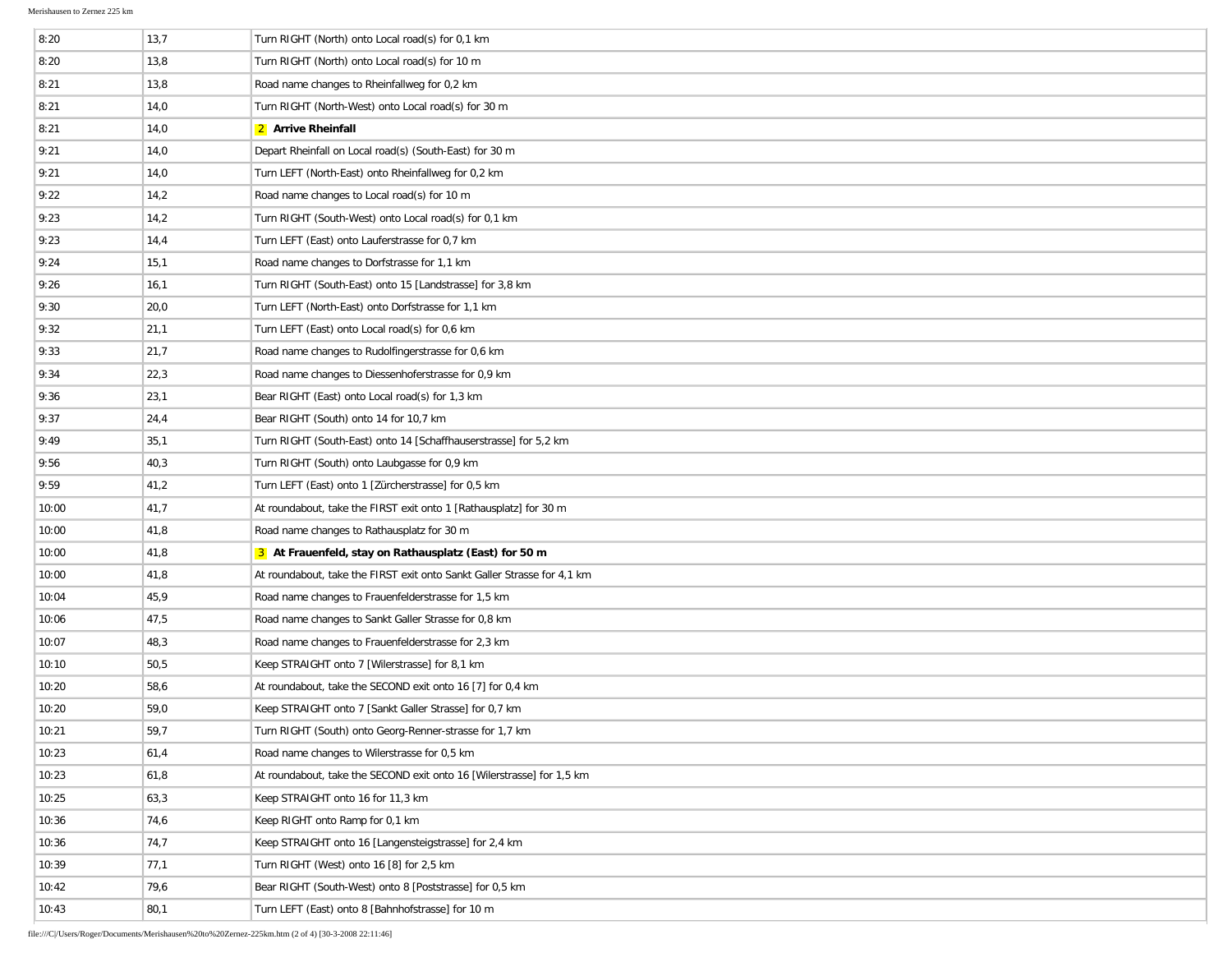| 10:43 | 80,1  | Keep STRAIGHT onto Bahnhofstrasse for 50 m                                                                   |
|-------|-------|--------------------------------------------------------------------------------------------------------------|
| 10:43 | 80,1  | 4 At Wattwil, stay on Bahnhofstrasse (South) for 0,5 km                                                      |
| 10:43 | 80,6  | Turn RIGHT (South-East) onto 16 [Ebnaterstrasse] for 36,3 km                                                 |
| 11:18 | 116,9 | Keep STRAIGHT onto 433 [Breiten] for 4,0 km                                                                  |
| 11:22 | 121,0 | Road name changes to Rheinstrasse for 0,4 km                                                                 |
| 11:23 | 121,4 | <b>Entering Liechtenstein</b>                                                                                |
| 11:23 | 121,4 | Road name changes to Eschner Strasse for 0,4 km                                                              |
| 11:23 | 121,8 | At roundabout, take the SECOND exit onto Im Schwibboga for 0,2 km                                            |
| 11:24 | 122,0 | Turn LEFT (South) onto Ruggeller Strasse for 0,1 km                                                          |
| 11:24 | 122,1 | Road name changes to Schaanerstrasse for 1,7 km                                                              |
| 11:25 | 123,9 | Road name changes to Bendererstrasse for 2,6 km                                                              |
| 11:28 | 126,4 | Road name changes to Im Bretscha for 0,5 km                                                                  |
| 11:28 | 126,9 | Turn LEFT (East) onto 16 [Lindenplatz], then immediately turn RIGHT (South) onto 28 [Landstrasse] for 3,2 km |
| 11:33 | 130,1 | At roundabout, take the SECOND exit onto 28 [Aulestrasse] for 0,4 km                                         |
| 11:34 | 130,5 | 5 Arrive Vaduz                                                                                               |
| 12:34 | 130,5 | Depart Vaduz on 28 [Äulestrasse] (South) for 0,1 km                                                          |
| 12:34 | 130,6 | At roundabout, take the SECOND exit onto 28 [Heiligkreuz] for 0,5 km                                         |
| 12:35 | 131,1 | At roundabout, take the SECOND exit onto 28 [Austrasse] for 1,5 km                                           |
| 12:37 | 132,6 | At roundabout, take the SECOND exit onto 28 [Landstrasse] for 5,6 km                                         |
| 12:43 | 138,2 | Turn LEFT (South) onto 28 [Gagoz] for 0,9 km                                                                 |
| 12:45 | 139,0 | At roundabout, take the SECOND exit onto 28 [Neue Churerstrasse] for 7,9 km                                  |
| 12:46 | 140,1 | <b>Entering Switzerland</b>                                                                                  |
| 12:52 | 146,9 | Turn LEFT (South) onto 28 [Landstrasse] for 4,6 km                                                           |
| 12:56 | 151,5 | Turn LEFT (East) onto 13 [28] for 0,3 km                                                                     |
| 12:57 | 151,8 | At roundabout, take the THIRD exit onto 28 [Prättigauerstrasse] for 1,1 km                                   |
| 12:58 | 152,9 | At roundabout, take the SECOND exit onto Ramp for 0,3 km                                                     |
| 12:58 | 153,2 | Keep STRAIGHT onto 28 [Prättigauerstrasse] for 26,0 km                                                       |
| 13:20 | 179,2 | Keep RIGHT onto Ramp for 0,3 km                                                                              |
| 13:20 | 179,6 | Keep STRAIGHT onto 28 [Kantonsstrasse] for 13,6 km                                                           |
| 13:34 | 193,2 | Turn LEFT (South) onto 28 [Sandstrasse] for 50 m                                                             |
| 13:34 | 193,2 | Turn LEFT (East) onto 28 [Flüelastrasse] for 12,7 km                                                         |
| 13:45 | 205,9 | 6 At Flüelapass [Flüelapass 7542, Susch, Schweiz], stay on 28 [Flüelapass] (South-East) for 13,1 km          |
| 13:55 | 219,0 | Turn RIGHT (South) onto 27 [28] for 6,2 km                                                                   |
| 14:00 | 225,1 | 7 Arrive Zernez                                                                                              |